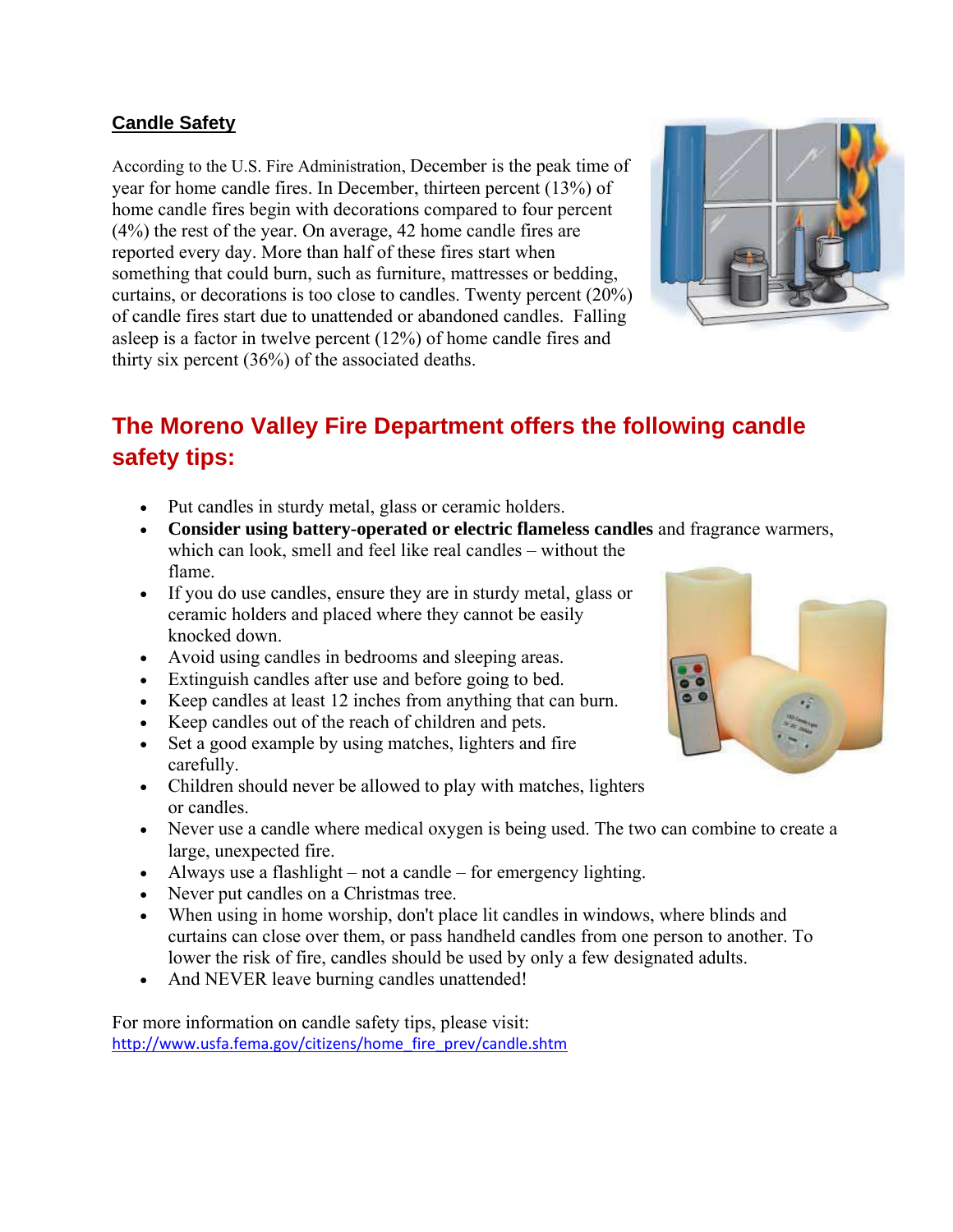## **The Moreno Valley Fire Department would like to remind you the importance of replacing the batteries on smoke detectors.**

- One of the best ways to protect yourself and your family is to have a working smoke alarm that can sound fast for both a fire that has flames, and a smoky fire that has fumes without flames. It is called a "Dual Sensor Smoke Alarm."
- Place a smoke alarm on the ceiling of every level of your home and both inside and outside bedrooms. Children and older people can sleep though the loud sound of a smoke alarm. Make sure your escape plan includes someone that can help children and others wake up immediately to escape from the home.
- If you keep your bedroom doors closed, place a smoke alarm on the ceiling of each bedroom.
- Check smoke alarms monthly by pressing the test button.
- Never take smoke alarm batteries out to put into other items like games or remote controls.
- Teach children what the smoke alarm sounds like and what to do when they hear the alarm sound.
- If there is a fire, leave the home right away by crawling low under the smoke and never go back inside.
- If smoke from cooking makes the alarm sound, press the "hush" button, if your alarm has one. You can also turn on the kitchen fan, open a window or wave a towel near the alarm until it stops making the sound. Never take the battery out of the alarm.



- Most alarms need a new battery at least once a year. Some smoke alarms have batteries that last for up to 10 years. If your smoke alarm is over 10 years old, replace it with a new alarm and a new battery.
- If you rent, talk to your landlord about placing a working smoke alarm in your home. You still need to buy a new battery at least once a year for the alarm.

### **The Moreno Valley Office of Emergency Management would like to offer important flood preparedness information.**

The Office of emergency Management would like to remind everyone floods are one of the most common hazards in Riverside County. They can cause injury, death property damage and even contaminate drinking water and cause electrical disruptions which can severely impact the City of Moreno Valley. All floods are not alike and can develop slowly over time but can also progress very quickly in just a few minutes. Flash floods often have a dangerous wall of rapidly moving water that carries rocks, mud, debris and can sweep away anything in its path. Be aware of flood hazards no